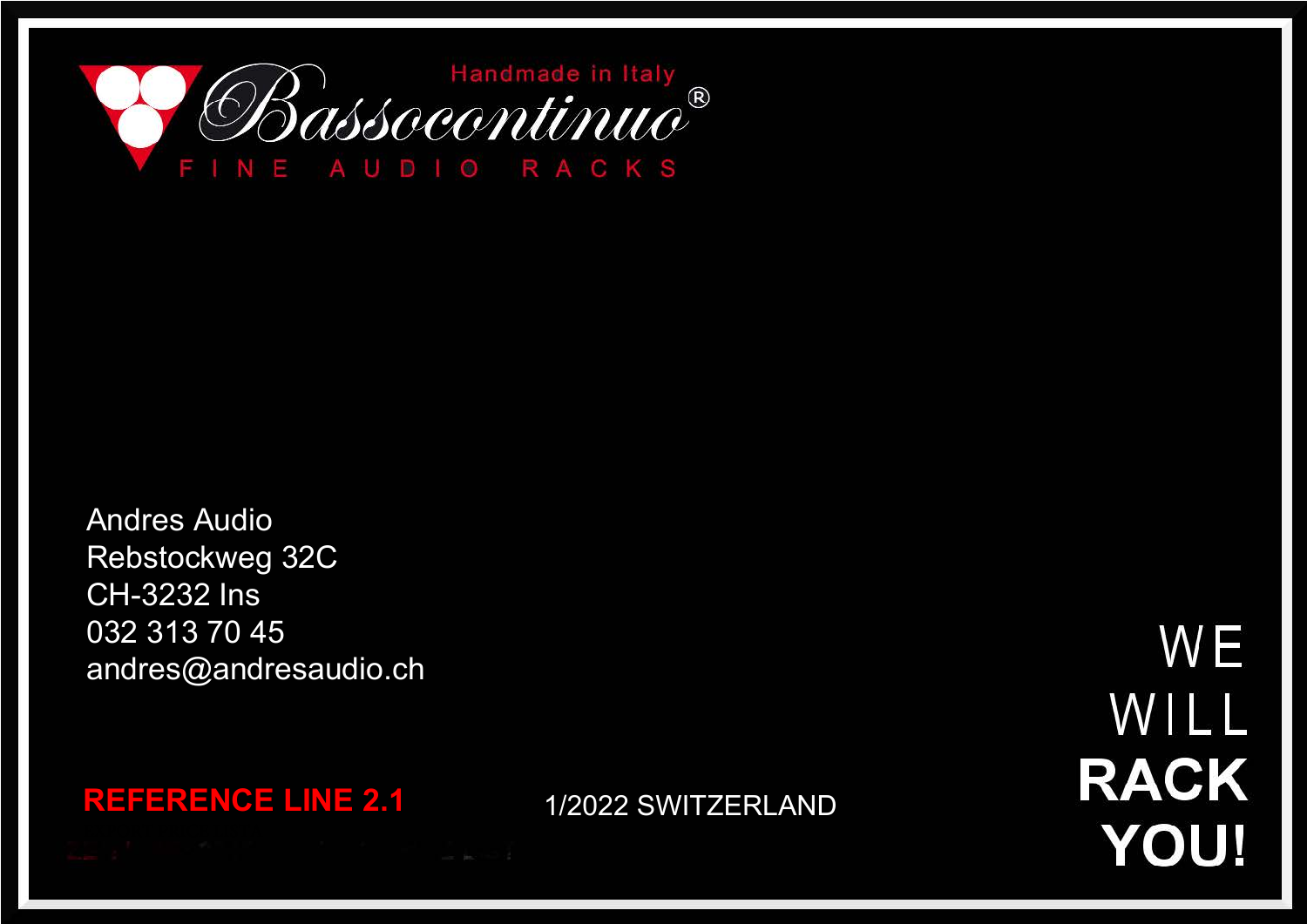## **ACCORDEON XL4 2.1**



Structure: Solid stainless steel Dimensions: 660 x 560mm (W x D) Useful sizes: 560 x 560mm (W x D) Decoupling: by DSD

| <b>HEIGHTS:</b>     | <b>NIGHTHAWK</b> | <b>MOONSTONE</b> | <b>PORTOFINO</b> | <b>STEALTH</b>    | <b>CALIFORNIA</b> | <b>MERCURIAL</b> |
|---------------------|------------------|------------------|------------------|-------------------|-------------------|------------------|
| <b>Bottom</b> shelf | CHF 1'220.00     | CHF 1'240.00     | CHF 1'310.00     | CHF 1'380.00      | CHF 1'435.00      | CHF 1'500.00     |
| H 95 mm             | CHF 1'125.00     | CHF 1'160.00     | CHF 1'220.00     | CHF 1'300.00      | CHF 1'350.00      | CHF 1'400.00     |
| <b>H</b> 120 mm     | CHF 1'245.00     | CHF 1'275.00     | CHF 1'340.00     | CHF 1'420.00      | CHF 1'475.00      | CHF 1'535.00     |
| <b>H</b> 165 mm     | CHF 1'280.00     | CHF 1'310.00     | CHF 1'380.00     | CHF 1'460.00      | CHF 1'510.00      | CHF 1'575.00     |
| IH 190 mm           | CHF 1'365.00     | CHF 1'395.00     | CHF 1'460.00     | CHF 1'545.00      | CHF 1'595.00      | CHF 1'660.00     |
| <b>IH 235 mm</b>    | CHF 1'400.00     | CHF 1'435.00     | CHF 1'500.00     | CHF 1'580.00      | CHF 1'630.00      | CHF 1'695.00     |
| <b>IH 260 mm</b>    | CHF 1'500.00     | CHF 1'525.00     | CHF 1'595.00     | CHF 1'680.00      | CHF 1'760.00      | CHF 1'800.00     |
| <b>H</b> 285 mm     | CHF 1'585.00     | CHF 1'610.00     | CHF 1'680.00     | CHF 1'765.00      | CHF 1'845.00      | CHF 1'895.00     |
| <b>H</b> 305 mm     | CHF 1'535.00     | CHF 1'565.00     | CHF 1'630.00     | CHF 1'715.00      | CHF 1'800.00      | CHF 1'850.00     |
| <b>H</b> 330 mm     | CHF 1'620.00     | CHF 1'650.00     | CHF 1'715.00     | CHF 1'800.00      | CHF 1'885.00      | CHF 1'930.00     |
| Vinyl shelf         | CHF 1'230.00     | CHF 1'260.00     | CHF 1'330.00     | CHF 1'410.00      | CHF 1'495.00      | CHF 1'545.00     |
|                     | rough black      | rough white      | rough black      | total matte black | wenge             | rough black      |

black glass white glass gray oak teak rust matte carbon









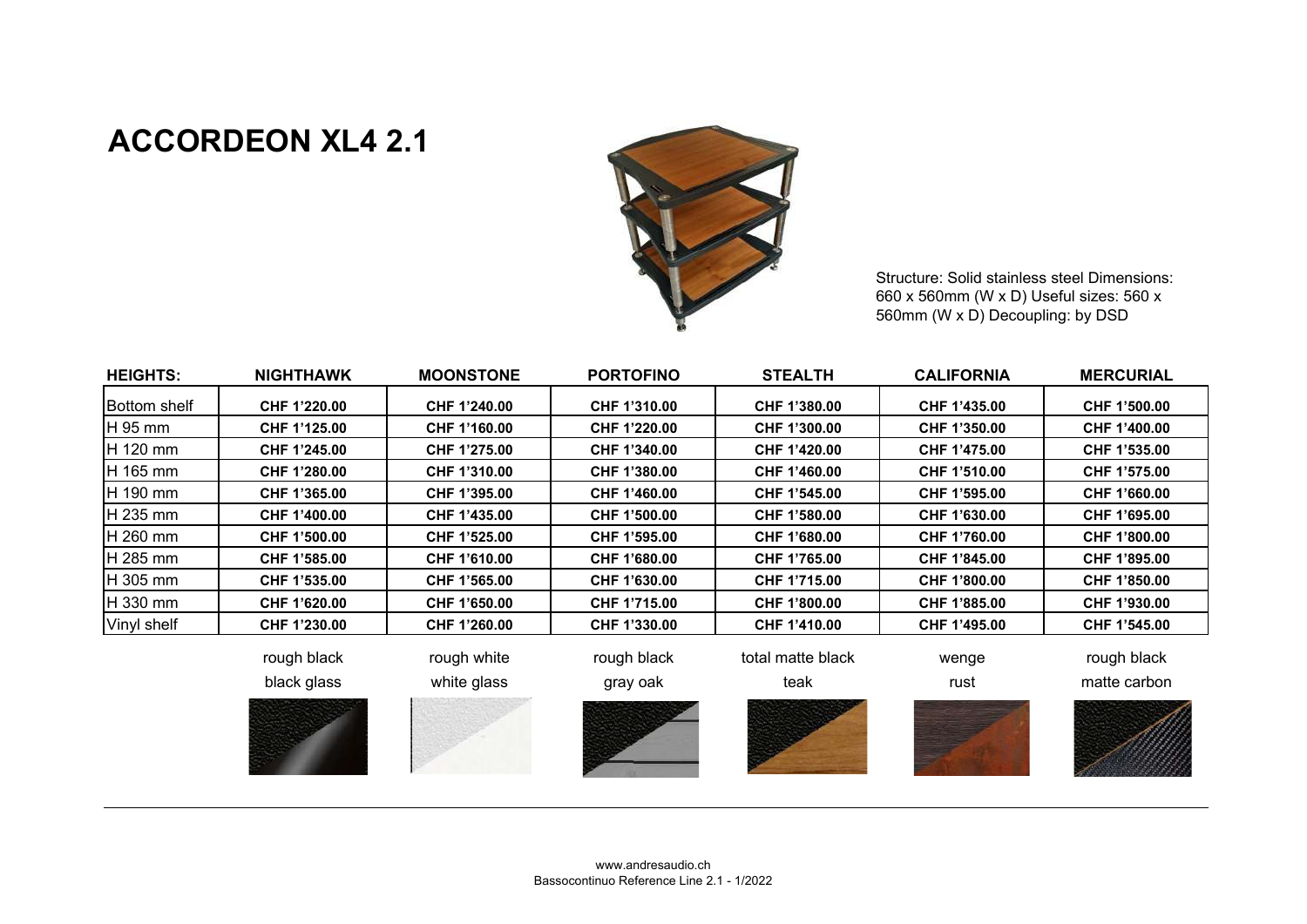## **GHIRONDA 2.1**



Structure: Solid stainless steel Dimensions: 1140 x 565mm (W x D) Useful sizes: 2 x 500 x 500mm (W x D)Decoupling: by DSD

|                 |                     |                     | <b>PORTOFINO</b>    | <b>STEALTH</b>      | <b>CALIFORNIA</b>   | <b>MERCURIAL</b>    |
|-----------------|---------------------|---------------------|---------------------|---------------------|---------------------|---------------------|
| IBottom shelf   | CHF 1'885.00        | CHF 1'950.00        | CHF 2'090.00        | <b>CHF 2'225.00</b> | CHF 2'300.00        | <b>CHF 2'470.00</b> |
| H 95 mm         | CHF 1'780.00        | CHF 1'840.00        | CHF 1'970.00        | <b>CHF 2'115.00</b> | <b>CHF 2'195.00</b> | <b>CHF 2'365.00</b> |
| <b>H</b> 120 mm | CHF 1'885.00        | CHF 1'950.00        | <b>CHF 2'080.00</b> | <b>CHF 2'225.00</b> | CHF 2'300.00        | <b>CHF 2'470.00</b> |
| H 165 mm        | CHF 1'935.00        | CHF 1'995.00        | <b>CHF 2'120.00</b> | <b>CHF 2'270.00</b> | CHF 2'345.00        | <b>CHF 2'520.00</b> |
| H 190 mm        | <b>CHF 2'040.00</b> | CHF 2'100.00        | <b>CHF 2'335.00</b> | CHF 2'375.00        | CHF 2'450.00        | <b>CHF 2'625.00</b> |
| IH 235 mm       | CHF 2'090.00        | <b>CHF 2'145.00</b> | <b>CHF 2'280.00</b> | <b>CHF 2'420.00</b> | CHF 2'500.00        | CHF 2'670.00        |
| H 260 mm        | CHF 2'195.00        | CHF 2'250.00        | CHF 2'385.00        | CHF 2'530.00        | CHF 2'610.00        | CHF 2'780.00        |
| H 285 mm        | <b>CHF 2'300.00</b> | CHF 2'360.00        | <b>CHF 2'490.00</b> | CHF 2'635.00        | CHF 2'715.00        | CHF 2'885.00        |
| <b>H</b> 305 mm | CHF 2'240.00        | CHF 2'300.00        | <b>CHF 2'430.00</b> | CHF 2'580.00        | CHF 2'650.00        | <b>CHF 2'825.00</b> |
| <b>H</b> 330 mm | <b>CHF 2'345.00</b> | <b>CHF 2'410.00</b> | CHF 2'540.00        | CHF 2'680.00        | CHF 2'760.00        | <b>CHF 2'930.00</b> |
| Vinyl shelf     | CHF 1'790.00        | CHF 1'845.00        | CHF 1'975.00        | CHF 2'215.00        | CHF 2'195.00        | <b>CHF 2'370.00</b> |
|                 |                     |                     |                     |                     |                     |                     |
|                 | rough black         | rough white         | rough black         | total matte black   | wenge               | rough black         |
|                 | black glass         | white glass         | gray oak            | teak                | rust                | matte carbon        |











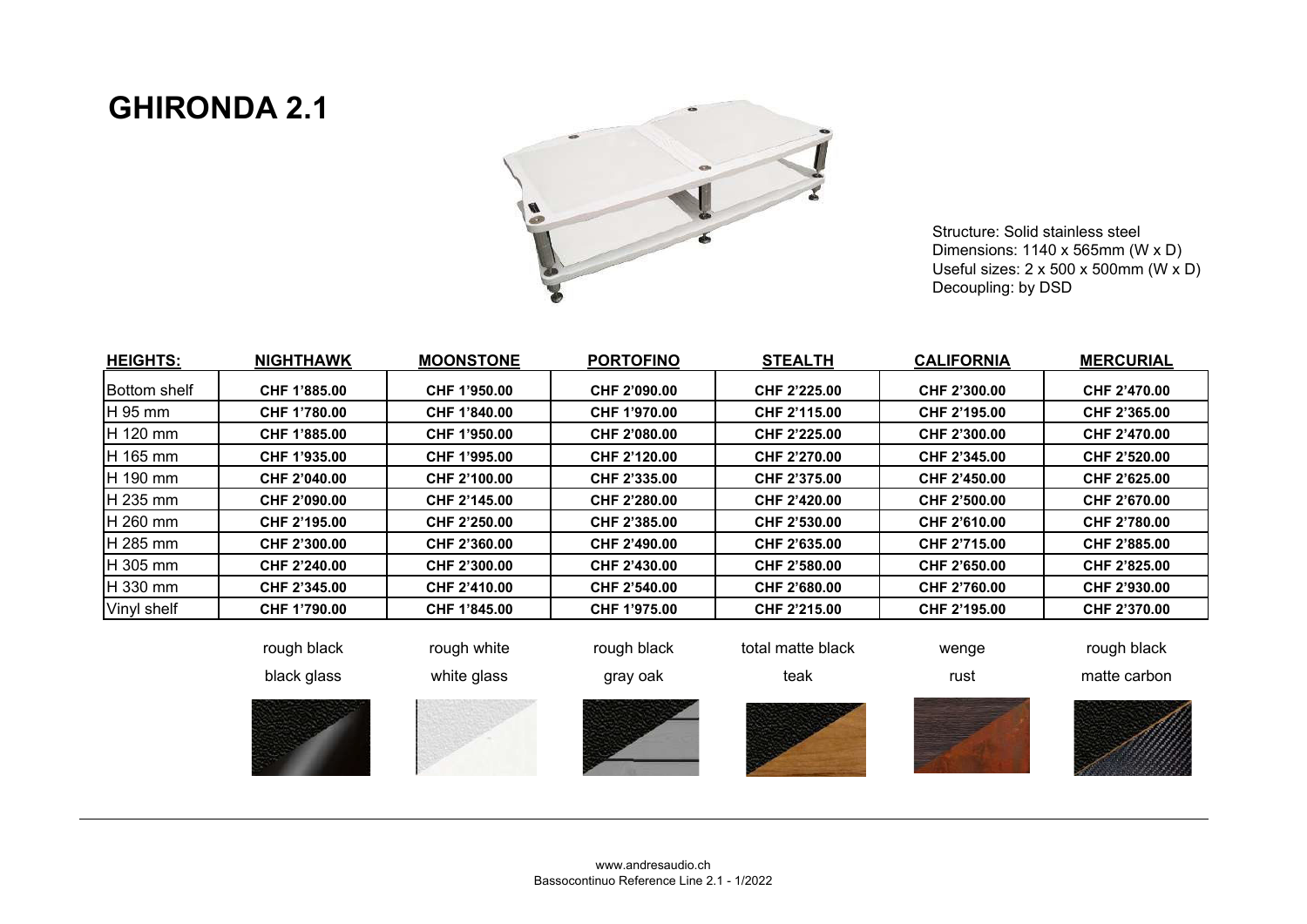## **MAXI GHIRONDA 2.1**



Structure: Solid stainless steel Dimensions: 1680 x 650mm (W x D) Useful sizes: 3 x 500 x 500mm (W x D)Decoupling: by DSD

| <b>HEIGHTS:</b>      | <b>NIGHTHAWK</b>    | <b>MOONSTONE</b> | <b>PORTOFINO</b> | <b>STEALTH</b> | <b>CALIFORNIA</b> | <b>MERCURIAL</b> |
|----------------------|---------------------|------------------|------------------|----------------|-------------------|------------------|
| <b>IBottom</b> shelf | CHF 2'835.00        | CHF 2'920.00     | CHF 3'115.00     | CHF 3'400.00   | CHF 3'430.00      | CHF 3'710.00     |
| <b>H</b> 95 mm       | CHF 2'675.00        | CHF 2'760.00     | CHF 2'955.00     | CHF 3'240.00   | CHF 3'255.00      | CHF 3'540.00     |
| $H$ 120 mm           | CHF 2'815.00        | CHF 2'900.00     | CHF 3'095.00     | CHF 3'380.00   | CHF 3'415.00      | CHF 3'700.00     |
| H 165 mm             | CHF 2'885.00        | CHF 2'975.00     | CHF 3'170.00     | CHF 3'450.00   | CHF 3'485.00      | CHF 3'770.00     |
| <b>IH</b> 190 mm     | CHF 3'025.00        | CHF 3'115.00     | CHF 3'325.00     | CHF 3'595.00   | CHF 3'630.00      | CHF 3'910.00     |
| $H$ 235 mm           | CHF 3'095.00        | CHF 3'185.00     | CHF 3'400.00     | CHF 3'665.00   | CHF 3'700.00      | CHF 3'980.00     |
| <b>IH 260 mm</b>     | CHF 3'240.00        | CHF 3'325.00     | CHF 3'540.00     | CHF 3'800.00   | CHF 3'840.00      | CHF 4'120.00     |
| <b>H</b> 285 mm      | CHF 3'380.00        | CHF 3'470.00     | CHF 3'680.00     | CHF 3'950.00   | CHF 3'980.00      | CHF 4'265.00     |
| <b>IH</b> 305 mm     | CHF 3'325.00        | CHF 3'415.00     | CHF 3'630.00     | CHF 3'895.00   | CHF 3'930.00      | CHF 4'210.00     |
| $H$ 330 mm           | <b>CHF 3'470.00</b> | CHF 3'560.00     | CHF 3'770.00     | CHF 4'035.00   | CHF 4'070.00      | CHF 4'350.00     |